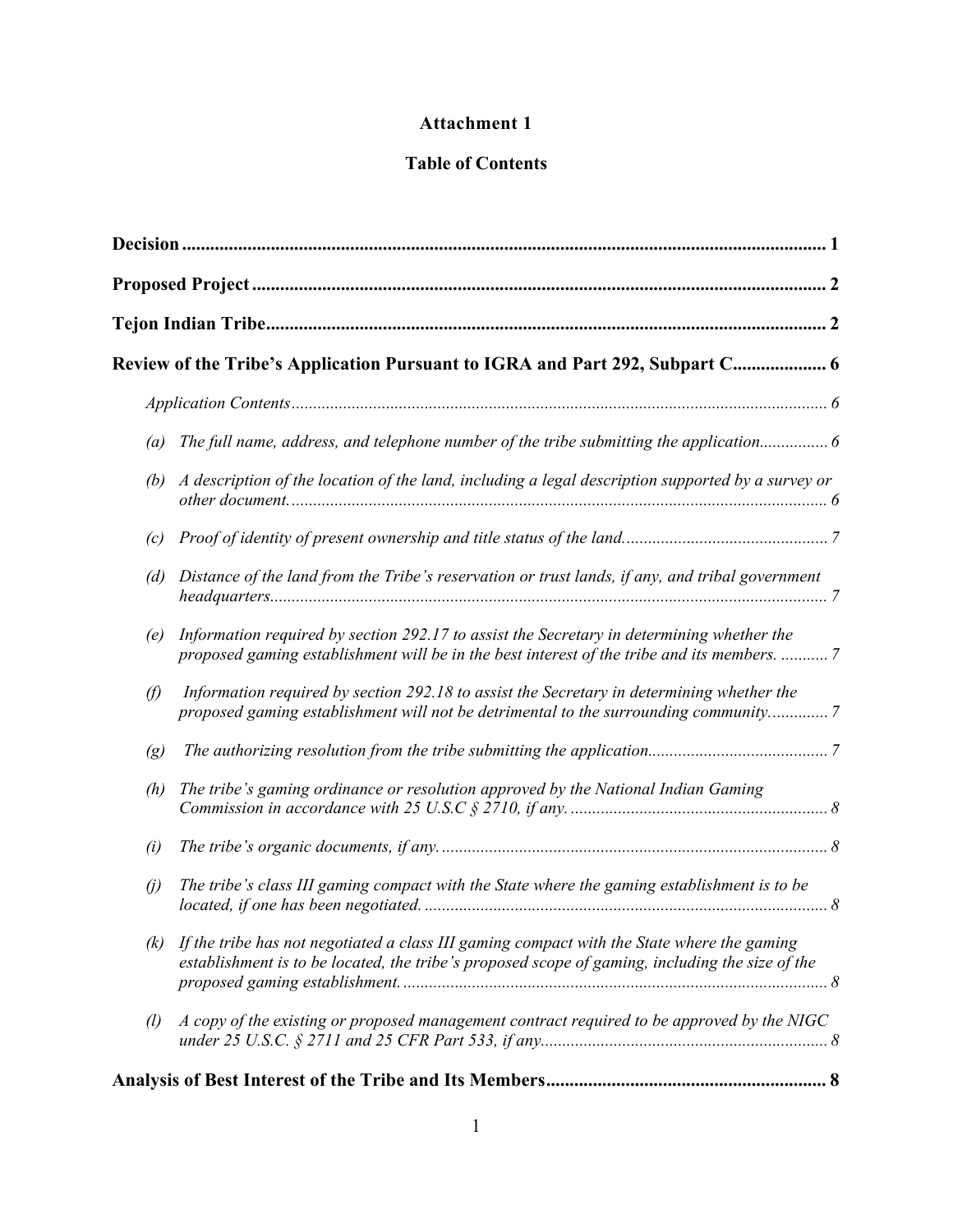| (a)               | Projections of class II and class III gaming income statements, balance sheets, fixed assets                                                                                                                                                                                                                                                                                                                                                                                                                                                                                                 |
|-------------------|----------------------------------------------------------------------------------------------------------------------------------------------------------------------------------------------------------------------------------------------------------------------------------------------------------------------------------------------------------------------------------------------------------------------------------------------------------------------------------------------------------------------------------------------------------------------------------------------|
| (b)               |                                                                                                                                                                                                                                                                                                                                                                                                                                                                                                                                                                                              |
| (c)               |                                                                                                                                                                                                                                                                                                                                                                                                                                                                                                                                                                                              |
| (d)               | Projected benefits to the tribe and its members from the proposed uses of the increased tribal                                                                                                                                                                                                                                                                                                                                                                                                                                                                                               |
| (e)               | Projected benefits to the relationship between the tribe and non-Indian communities  14                                                                                                                                                                                                                                                                                                                                                                                                                                                                                                      |
| O)                | Possible adverse impacts on the tribe and its members and plans for addressing those impacts<br>.15                                                                                                                                                                                                                                                                                                                                                                                                                                                                                          |
| $\left( g\right)$ | Distance of the land from the location where the tribe maintains core governmental functions 15                                                                                                                                                                                                                                                                                                                                                                                                                                                                                              |
| (h)               | Evidence that the tribe owns the land in fee or holds an option to acquire the land at the sole<br>discretion of the tribe, or holds other contractual rights to cause the lands to be transferred                                                                                                                                                                                                                                                                                                                                                                                           |
| (i)               |                                                                                                                                                                                                                                                                                                                                                                                                                                                                                                                                                                                              |
| $\left( j\right)$ | Any other information that may provide a basis for a Secretarial Determination that the gaming<br>establishment would be in the best interest of the tribe and its members, including copies of any:<br>(1) Consulting agreements relating to the proposed gaming establishment; (2) Financial and<br>loan agreements relating to the proposed gaming establishment; and (3) Other agreements<br>relative to the purchase, acquisition, construction, or financing of the proposed gaming<br>establishment, or the acquisition of the land where the gaming establishment will be located 16 |
|                   |                                                                                                                                                                                                                                                                                                                                                                                                                                                                                                                                                                                              |
| (a)               | Information regarding environmental impacts and plans for mitigating adverse impacts,<br>including an Environmental Assessment (EA), an Environmental Impact Statement (EIS), or<br>other information required by the National Environmental Policy Act (NEPA).  16                                                                                                                                                                                                                                                                                                                          |
| (b)               | Anticipated impacts on the social structure, infrastructure, services, housing, community                                                                                                                                                                                                                                                                                                                                                                                                                                                                                                    |
| (c)               | Anticipated impacts on the economic development, income, and employment of the surrounding                                                                                                                                                                                                                                                                                                                                                                                                                                                                                                   |
| (c)               | Anticipated costs of impacts to the surrounding community and identification of sources of                                                                                                                                                                                                                                                                                                                                                                                                                                                                                                   |
| (e)               | Anticipated cost if any, to the surrounding community of treatment programs for compulsive                                                                                                                                                                                                                                                                                                                                                                                                                                                                                                   |
| $\vartheta$       | If a nearby Indian Tribe has a significant historical connection to the land then the impact on                                                                                                                                                                                                                                                                                                                                                                                                                                                                                              |